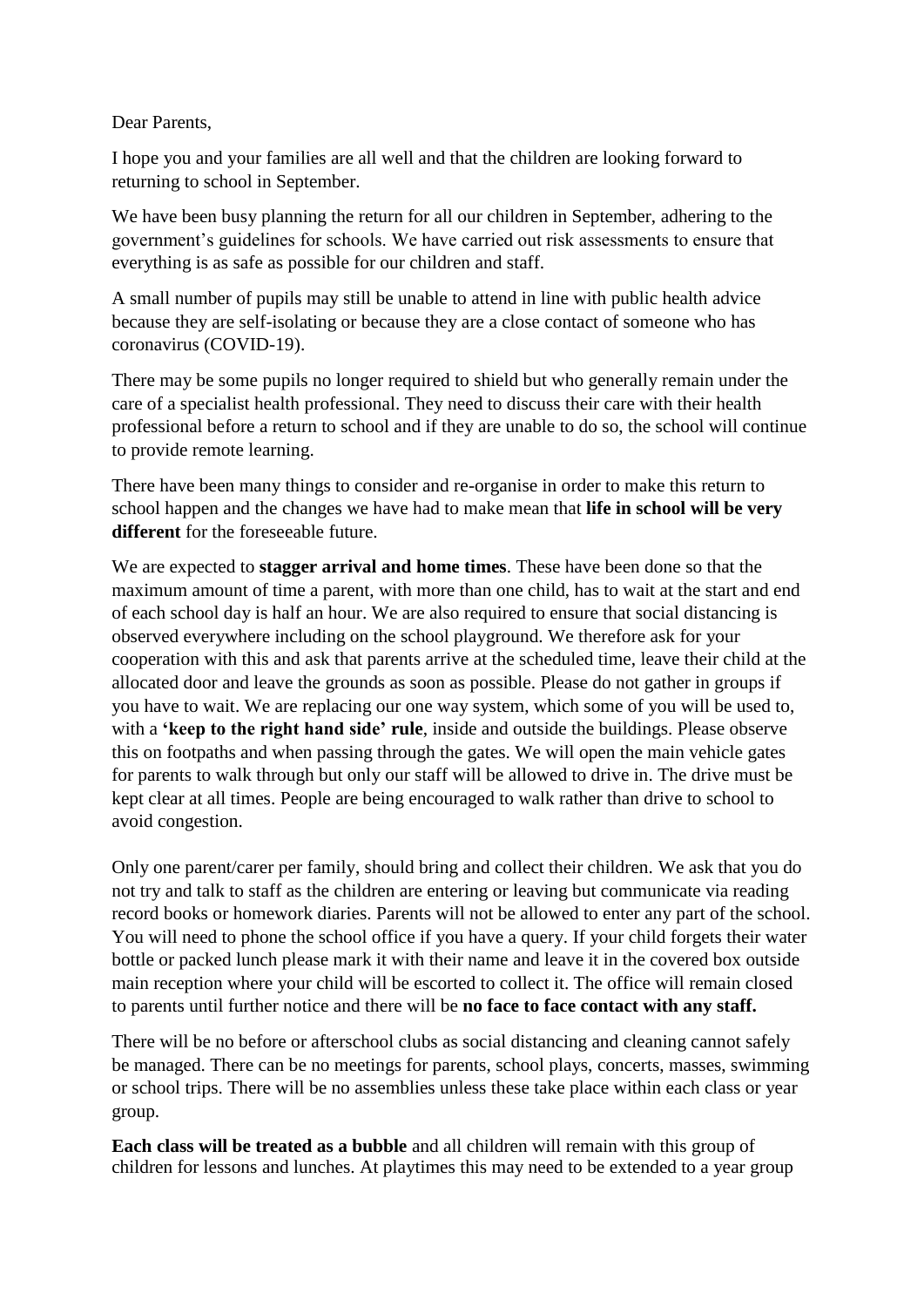bubble for KS1 classes. Where possible, classes won't mix as this will make it quicker and easier, in the event of a positive case, to identify those who may need to self-isolate, and this will help to keep that number as small as possible. From Year 2 to Year 6, desks have been placed in rows, all facing the front of the class following government guidance.

Restricted outside areas for playtimes have been allocated to each class or year group. Children will not mix with children outside these groups. Staggered play and lunchtimes have been arranged accordingly. Trim Trails will be out of bounds and children will only be able to use certain outdoor sports equipment which staff will clean between groups. We have been able to arrange a weekly lunchtime sports club for children from Y3 to Y6, whilst maintaining their class bubble.

In order to manage **lunchtimes** for our 468 children, we will be providing a packed lunch option only for all children who require a school meal. Reception children will eat in their classrooms and play, in turn, in the EY outdoor area. Y1 and Y2 will eat in their classrooms and play on the front playground in turns. Y3 and Y4 will eat in their classrooms and play, in turn, on the middle playground. Y5 and Y6 will eat in their classrooms and take turns to use the back playground. **Free school lunches** will be provided for all Reception, Year 1 and Year 2 pupils and KS2 children who are in receipt of free school meals. Children in KS2 who normally pay for a school lunch will continue to do so. However, all school lunches will be the packed lunch option only but with an increased choice. We are unable to serve cooked meals as it will be impossible to ensure social distancing with so many children in the dining room. Tables and chairs would need cleaning several times between fourteen consecutive groups of children and we do not have enough time or staff to do this. KS2 children who bring a packed lunch from home, should continue to do so.

Children **must bring their water bottle** to school each day. The libraries will not be open for children to borrow books. However, **all children will have a reading book** to bring home and when finished staff will quarantine the books for at least 48 hours before replacing them on the shelves.

**Regular handwashing** will take place throughout the day. We have maintained our enhanced cleaning programme and promote the 'catch it, bin it, kill it' regime which we ask parents to reinforce with their children at home. Classroom windows and doors will be opened to ensure good ventilation, therefore please ensure your child brings their sweatshirt to school.

**PPE** will not be worn by staff unless they are managing children's 'bodily fluids' or attending to a child with possible COVID-19 symptoms. Children should not wear PPE equipment in school.

If anyone has a cough, temperature, loss or change to their sense of smell or taste, or feels unwell at school they must be sent home. A child waiting to be collected will be isolated in a ventilated area.

Staff members and parents of children displaying symptoms should book a test and selfisolate for 10 days, and their family for 14 days, or until tested negative. School should be informed of the test result. If tested positive we will need to provide details of anyone they have been in close contact with. Should a child or adult show symptoms and test positive for **Covid-19** then the school must report this and will receive guidance from the Health Protection Team on what action must be taken.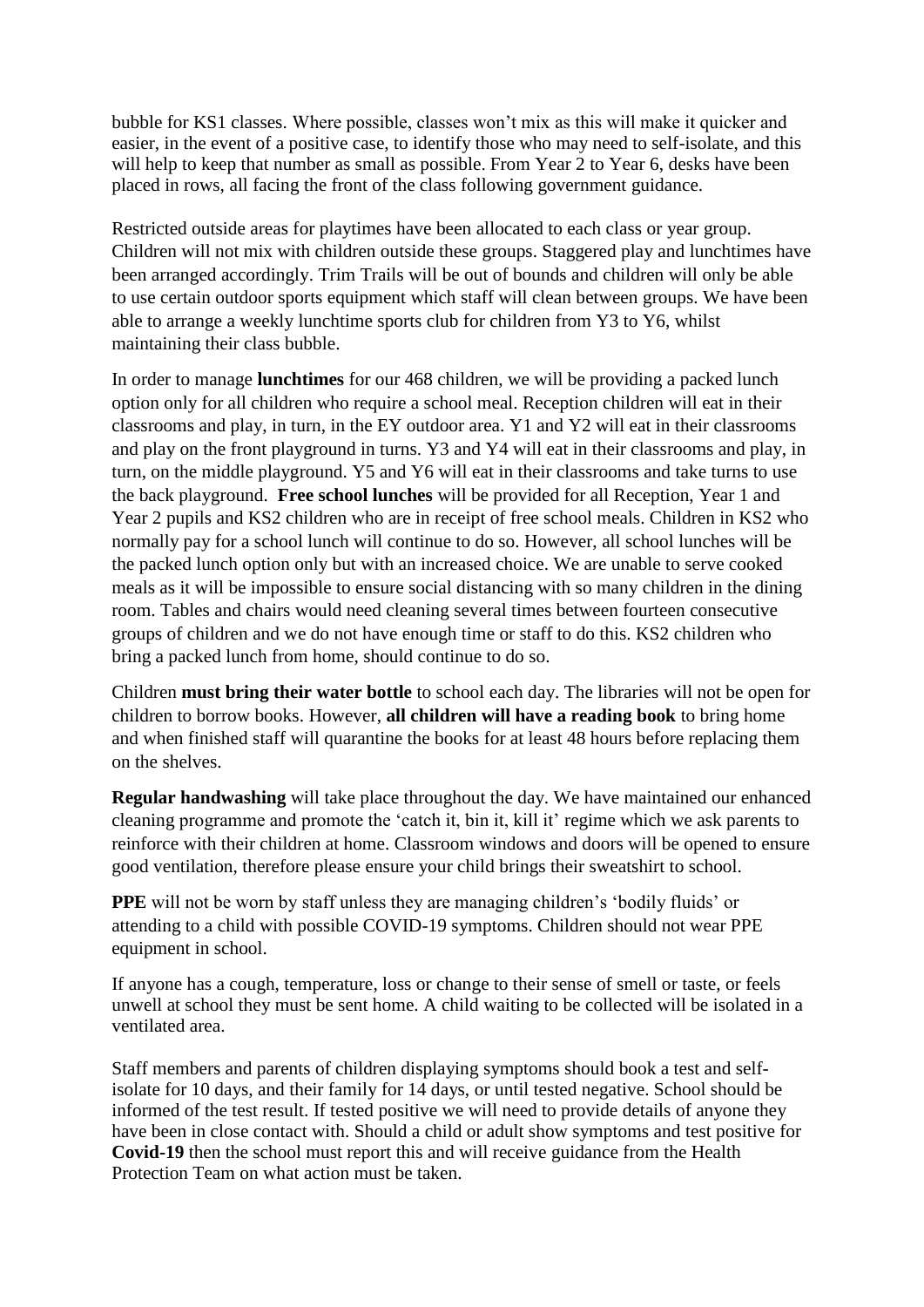Parents of **Foundation Stage pupils** have been sent a separate letter detailing their induction and starting procedures. However, their arrival and collection times, once this is over, are included in the table below.

From **Thursday 3rd September**, children will come to school and leave at the following times:

| <b>Class</b>     | <b>Arrive</b> at     | <b>Enter</b> | Through this door                                                        | <b>Lessons</b> | <b>Registers</b>     | Hometime      |
|------------------|----------------------|--------------|--------------------------------------------------------------------------|----------------|----------------------|---------------|
|                  |                      | school       |                                                                          | start          | close                |               |
| Rec <sub>L</sub> | 8.30 am              | 8.35 am      | Gate to EYFS building                                                    | 8.45 am        | 9.00 am              | 3.15 pm       |
| Y2L              | 8.30 am              | 8.35 am      | Y1 L door (front of<br>school)                                           | 8.45 am        | 9.00 am              | 3.15 pm       |
| Y2P              | 8.30 am              | 8.35 am      | IT room door (front of<br>school)                                        | 8.45 am        | 9.00 am              | 3.15 pm       |
| Y6L              | 8.30 am              | 8.35 am      | External staircase (rear of<br>St Francis building)                      | 8.45 am        | 9.00 am              | 3.15 pm       |
| Y <sub>6</sub> P | 8.30 am              | 8.35 am      | Downstairs rear of St<br>Francis building then up<br>internal staircase) | 8.45 am        | 9.00 am              | 3.15 pm       |
| <b>Nursery</b>   | 8.45 am              | 8.50 am      | Gate to EYFS building                                                    | 9.00 am        | 9.15 am              | 12.00<br>noon |
| Y3L              | 8.45 am              | 8.50 am      | Y3 group room door<br>(past Library - first)                             | 9.00 am        | 9.15 am              | 3.30 pm       |
| Y3P              | 8.45 am              | 8.50 am      | Y3 lobby door (past<br>Activity Studio - second)                         | 9.00 am        | 9.15 am              | 3.30 pm       |
| Y5L              | $\overline{8.45}$ am | 8.50 am      | Downstairs rear of St<br>Francis building then up<br>internal staircase) | 9.00 am        | $\overline{9.15}$ am | 3.30 pm       |
| Y5P              | 8.45 am              | 8.50 am      | External staircase (rear of<br>St Francis building)                      | 9.00 am        | 9.15 am              | 3.30 pm       |
| <b>Rec P</b>     | 9.00 am              | 9.05 am      | Gate to EYFS building                                                    | 9.15 am        | 9.30 am              | 3.45 pm       |
| Y1L              | 9.00 am              | 9.05 am      | Y1 L door (front of<br>school)                                           | 9.15 am        | 9.30 am              | 3.45 pm       |
| Y1P              | 9.00 am              | 9.05 am      | IT room door (front of<br>school)                                        | 9.15 am        | 9.30 am              | 3.45 pm       |
| Y4L              | 9.00 am              | 9.05 am      | Y3 lobby door (past<br><b>Activity Studio</b> )                          | 9.15 am        | 9.30 am              | 3.45 pm       |
| Y <sub>4</sub> P | 9.00 am              | 9.05 am      | Downstairs rear of St<br>Francis building                                | 9.15 am        | 9.30 am              | 3.45 pm       |

There may be **parents with two or more children who have different start times**. Unfortunately we cannot take children into school until their class entry time so please adhere to the social distancing rules if waiting on the playground.

If your child is confident to be dropped into school at the gate and walk to the back playground on their own, we would encourage this for KS2 (Years 3 to 6) but not before their arrival time.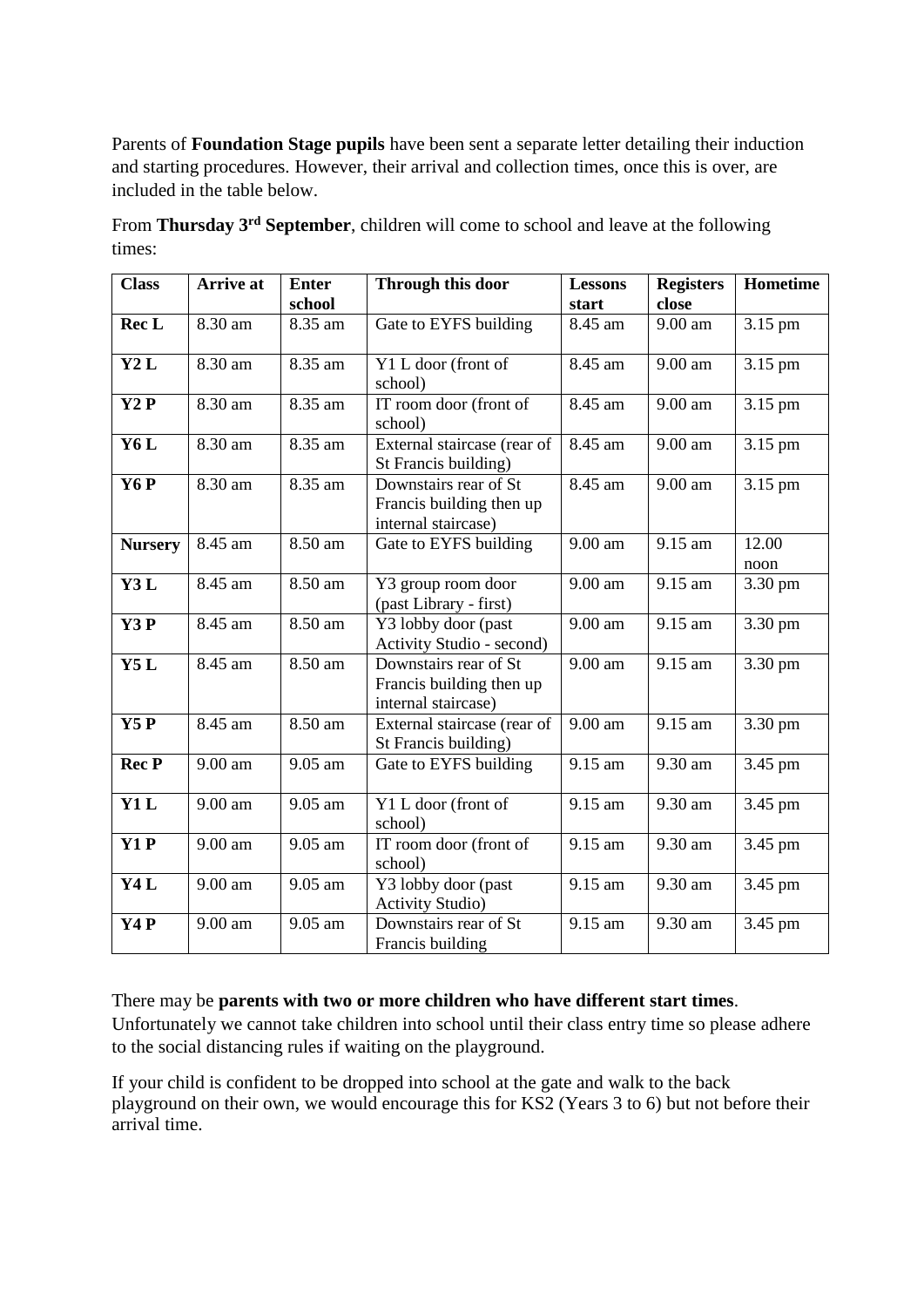Parents of children in KS2 should keep well away from the building in order to enable the children to enter school alone whilst social distancing and maintaining a one way system.

Please remember to keep to the RHS when walking along the side of the building or in and out of the gates and to follow the new rules for social distancing on our school premises.

It will not be possible to discuss matters with the teacher at arrival or collection times, nor will parents be able to enter the classroom to help settle children. This is to minimise contact for both children and adults**.**

It is vital that your child arrives at the correct time as their entry door will then be locked. We cannot take **late arrivals** in through main reception so you will need to wait outside the class entry door until a member of staff is able to let them in.

Schools are expected to provide the normal amount of teaching hours from September, deliver **a broad and ambitious curriculum** ensuring that all pupils are taught a wide range of subjects. However, we appreciate that some children, who have not attended school since March and who are now in a new class with different staff, may be anxious or worried. As a school we will support all children to ensure they are reassured as they return to school. Once they have settled back into school and have adjusted to their new class, we will be looking to assess their starting points to enable us to teach to the gaps in their knowledge, particularly in English and Maths. Lessons have been planned to introduce any missed learning at the appropriate points throughout the year. Learning in all other subjects will continue alongside this. For children in the Foundation Stage, we will prioritise the Prime Areas of Learning as well as early reading and maths. Please continue to support your child with their **reading and home learning** as this will enable them to become confident learners and make more rapid progress. We will continue to send our Weekly Updates by email and set appropriate Home Learning for all classes.

We have been working to improve our facilities for **remote/online learning** in the event of a partial school closure or lockdown. Parents will be notified of the details for this once we are all back at school in September.

The government has now reintroduced the enforcement of its **Attendance rules** and penalties. No authorised absences will be granted and action will be taken against parents who do not ensure the regular and punctual attendance of their children. Parents are now required to ensure their child attends school every day. If your child is unwell, they should not attend school and you are asked to notify the office on the first day of absence by 9.00am, giving the reason.

Please understand that **our plans are subject to change at any time**. We frequently receive new directives from the government, circumstances for our children and staff in school can alter and of course medical reasons will have an impact on our provision and sufficient staff being available. If at any stage we feel it is unsafe to continue, we will inform you and the school will close.

We will notify parents of any new information by email, the school website or on your mobile phones if you registered for Everbridge. Please keep a look out for any **future communications.**